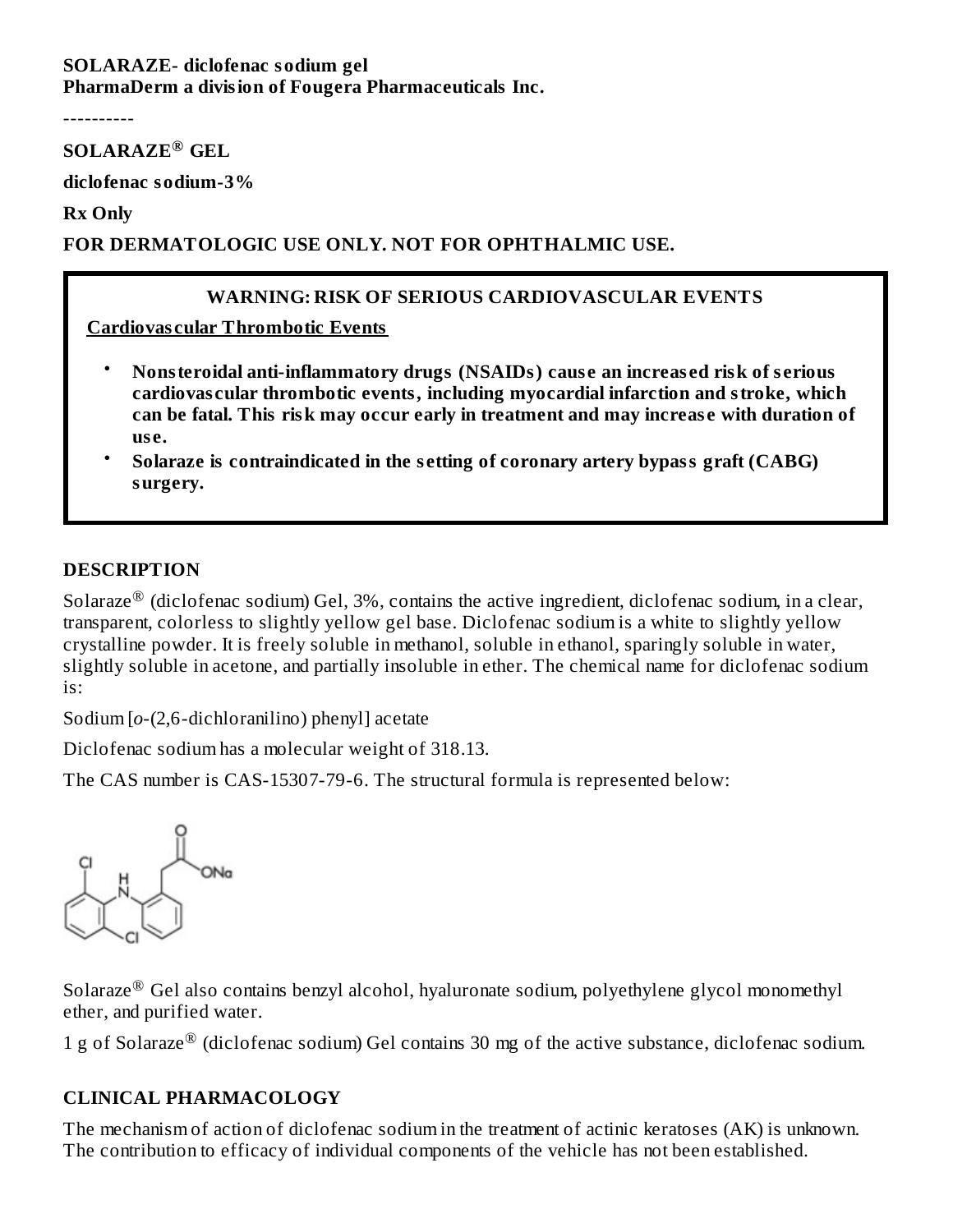# **Pharmacokinetics**

#### *Absorption*

When Solaraze $^\circledR$  is applied topically, diclofenac is absorbed into the epidermis. In a study in patients with compromised skin (mainly atopic dermatitis and other dermatitic conditions) of the hands, arms or face, approximately 10% of the applied dose (2 grams of 3% gel over 100 cm<sup>2</sup>) of diclofenac was absorbed systemically in both normal and compromised epidermis after seven days, with four times daily applications.

After topical application of 2 g Solaraze $^{\circledR}$  three times daily for six days to the calf of the leg in healthy subjects, diclofenac could be detected in plasma. Mean bioavailability parameters were  $\mathrm{AUC_{0\text{-}t}\,9{\pm}19}$ ng/hr/mL (mean $\pm$ SD) with a C $_{\rm max}$  of 4 $\pm$ 5 ng/mL and a T $_{\rm max}$  of 4.5 $\pm$ 8 hours. In comparison, a single oral 75 mg dose of diclofenac (Voltaren<sup>®</sup>)† produced an AUC of 1600 ng/hr/mL. Therefore, the systemic bioavailability after topical application of Solaraze $^{\circledR}$  is lower than after oral dosing.

Comparative bioavailability studies have not been conducted between available diclofenac topical products (gels containing 1 to 3% diclofenac) which have different dosing regimens. A cross-study evaluation of the data indicates that diclofenac is more bioavailable when applied to diseased skin and less bioavailable when applied to intact skin.

Blood drawn at the end of treatment from 60 patients with AK lesions treated with Solaraze $^\circledR$  in three adequate and well-controlled clinical trials was assayed for diclofenac levels. Each patient was administered 0.5 g of Solaraze® Gel twice a day for up to 105 days. There were up to three 5 cm x 5 cm treatment sites per patient on the face, forehead, hands, forearm, and scalp. Serum concentrations of diclofenac were, on average, at or below 20 ng/mL. These data indicate that systemic absorption of diclofenac in patients treated topically with Solaraze $^{\circledR}$  is much lower than that occurring after oral daily dosing of diclofenac sodium.

No information is available on the absorption of diclofenac when Solaraze $^\circledR$  is used under occlusion.

# *Distribution*

Diclofenac binds tightly to serum albumin. The volume of distribution of diclofenac following oral administration is approximately 550 mL/kg.

# *Metabolism*

Biotransformation of diclofenac following oral administration involves conjugation at the carboxyl group of the side chain or single or multiple hydroxylations resulting in several phenolic metabolites, most of which are converted to glucuronide conjugates. Two of these phenolic metabolites are biologically active, however to a much smaller extent than diclofenac. Metabolism of diclofenac following topical administration is thought to be similar to that after oral administration. The small amounts of diclofenac and its metabolites appearing in the plasma following topical administration makes the quantification of specific metabolites imprecise.

# *Elimination*

Diclofenac and its metabolites are excreted mainly in the urine after oral dosing. Systemic clearance of diclofenac from plasma is 263±56 mL/min (mean±SD). The terminal plasma half-life is 1 to 2 hours. Four of the metabolites also have short terminal half-lives of 1 to 3 hours.

# **INDICATIONS AND USAGE**

Solaraze $^{\circledR}$  (diclofenac sodium) Gel is indicated for the topical treatment of actinic keratoses (AK). Sun avoidance is indicated during therapy.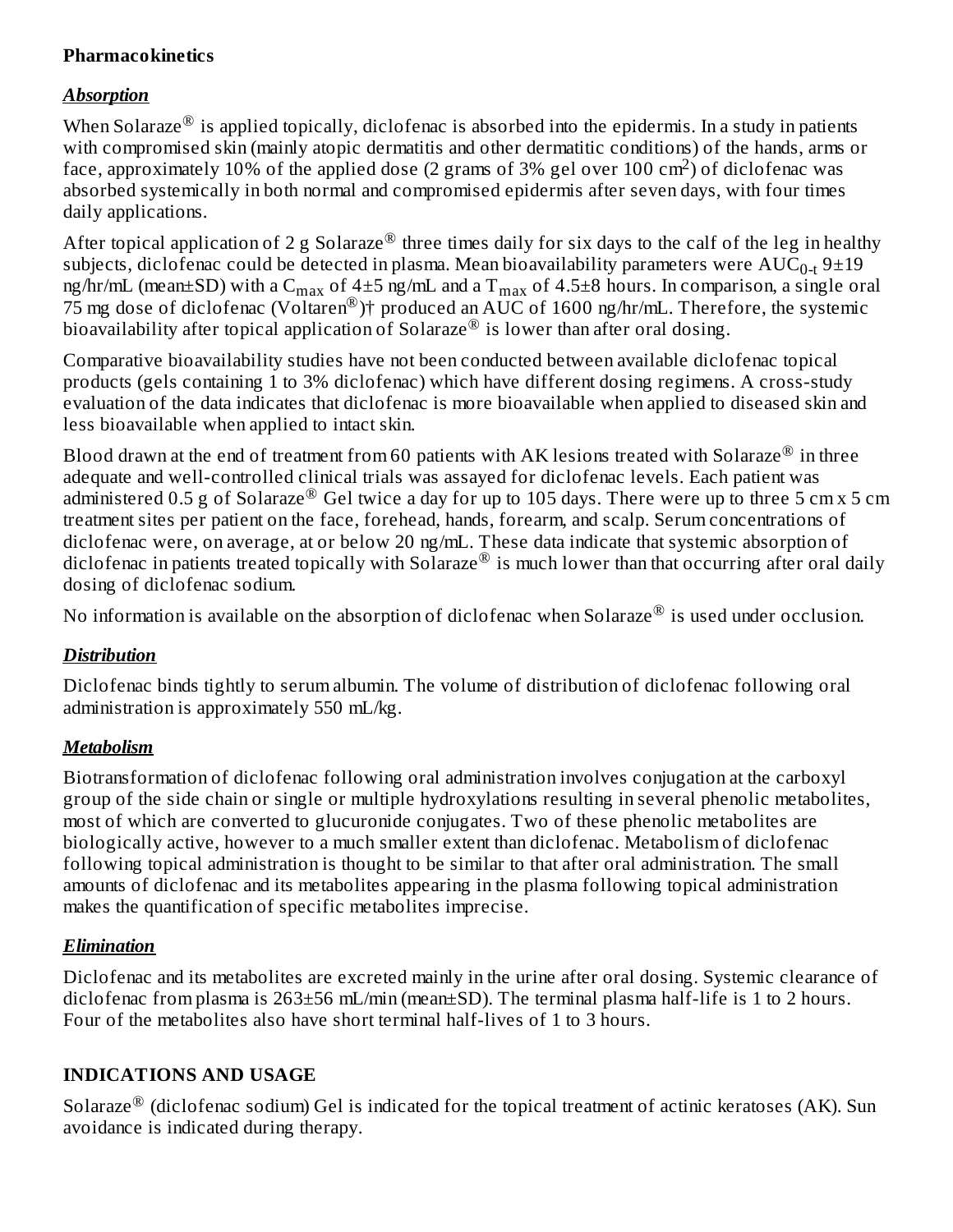# **CLINICAL STUDIES**

Clinical trials were conducted involving a total of 427 patients (213 treated with Solaraze $^{\circledR}$  and 214 with a gel vehicle). Each patient had no fewer than five AK lesions in a major body area, which was defined as one of five 5 cm x 5 cm regions: scalp, forehead, face, forearm and hand. Up to three major body areas were studied in any patient. All patients were 18 years of age or older (male and female) with no clinically significant medical problems outside of the AK lesions and had undergone a 60-day washout period from disallowed medications (masoprocol, 5-fluorouracil, cyclosporine, retinoids, trichloroacetic acid/lactic acid/peel, 50% glycolic acid peel) and hyaluronan-containing cosmetics. Patients were excluded from participation for reasons of known or suspected hypersensitivity to any Solaraze<sup>®</sup> ingredient, pregnancy, allergies to aspirin or other nonsteroidal anti-inflammatory drugs (NSAIDs), or other dermatological conditions which might affect the absorption of the study medication. Application of dermatologic products such as sunscreens, cosmetics, and other drug products was not permitted. Patients were instructed to apply a small amount of Solaraze<sup>®</sup> Gel (approximately 0.5 g) onto the affected skin, using their fingers, and gently smoothing the gel over the lesion. In addition, all patients were instructed to avoid sun exposure. Complete clearing of the AK lesions 30 days after completion of treatment was the primary efficacy variable. No long-term patient follow-ups, after the 30-day assessments, were performed for the detection of recurrence.

| Complete Clearance of Actinic Keratosis Lesions 30 Days Post-Treatment (all locations) |             |              |         |  |  |
|----------------------------------------------------------------------------------------|-------------|--------------|---------|--|--|
| Solaraze <sup>®</sup> Gel<br>p-value<br>Vehicle                                        |             |              |         |  |  |
| Study 1 90 days treatment                                                              | 27/58 (47%) | 11/59 (19%)  | < 0.001 |  |  |
| Study 2 90 days treatment                                                              | 18/53 (34%) | 10/55(18%)   | 0.061   |  |  |
| Study 3 60 days treatment                                                              | 15/48 (31%) | $5/49(10\%)$ | 0.021   |  |  |
| 7/49(14%)<br>30 days treatment<br>2/49(4%)<br>0.221                                    |             |              |         |  |  |

| Complete Clearance of Actinic Keratosis Lesions 30 Days Post-Treatment (by location) |                                                                              |             |             |           |             |  |  |
|--------------------------------------------------------------------------------------|------------------------------------------------------------------------------|-------------|-------------|-----------|-------------|--|--|
|                                                                                      | <b>Forehead</b><br><b>Arm/Forearm   Back of Hand</b><br><b>Scalp</b><br>Face |             |             |           |             |  |  |
| Study 1                                                                              |                                                                              |             |             |           |             |  |  |
| 90 days                                                                              |                                                                              |             |             |           |             |  |  |
| treatment                                                                            |                                                                              |             |             |           |             |  |  |
| Solaraze <sup>®</sup>                                                                | $1/4$ (25%)                                                                  | 17/30 (57%) | 9/17(53%)   | 4/12(33%) | 6/16(38%)   |  |  |
| Vehicle                                                                              | $3/9$ (33%)                                                                  | 8/24(33%)   | 5/17(29%)   | 4/12(33%) | 0/14(0)     |  |  |
| p-value                                                                              | 0.7646                                                                       | 0.0908      | 0.1682      | 1.000     | 0.0650      |  |  |
| Study 2                                                                              |                                                                              |             |             |           |             |  |  |
| 90 days                                                                              |                                                                              |             |             |           |             |  |  |
| treatment                                                                            |                                                                              |             |             |           |             |  |  |
| Solaraze <sup>®</sup>                                                                | $2/6$ (33%)                                                                  | 9/19(47%)   | 4/5(80%)    | 5/8(63%)  | 1/17(6%)    |  |  |
| Vehicle                                                                              | 0/4(0)                                                                       | 6/22(27%)   | $2/8$ (25%) | 0/5(0)    | 3/16(19%)   |  |  |
| p-value                                                                              | 0.4235                                                                       | 0.1870      | 0.0727      | 0.0888    | 0.2818      |  |  |
| Study 3                                                                              |                                                                              |             |             |           |             |  |  |
| 60 days                                                                              |                                                                              |             |             |           |             |  |  |
| treatment                                                                            |                                                                              |             |             |           |             |  |  |
| Solaraze <sup>®</sup>                                                                | 3/7(43%)                                                                     | 13/31 (42%) | 10/19 (53%) | 0/1(0)    | $2/8$ (25%) |  |  |
| Vehicle                                                                              | 0/6(0)                                                                       | 5/36(14%)   | 2/13(15%)   | 0/2(0)    | 1/9(11%)    |  |  |
| p-value                                                                              | 0.2271                                                                       | 0.0153      | 0.0433      |           | 0.4637      |  |  |
| 30 days                                                                              |                                                                              |             |             |           |             |  |  |
| treatment                                                                            |                                                                              |             |             |           |             |  |  |
| Solaraze <sup>®</sup>                                                                | 2/5(40%)                                                                     | 4/29(14%)   | 3/14(21%)   | 0/0(0)    | 0/9(0)      |  |  |
| Vehicle                                                                              | 0/5(0)                                                                       | 2/29(7%)    | 2/18(11%)   | 0/1(0)    | 1/9(11%)    |  |  |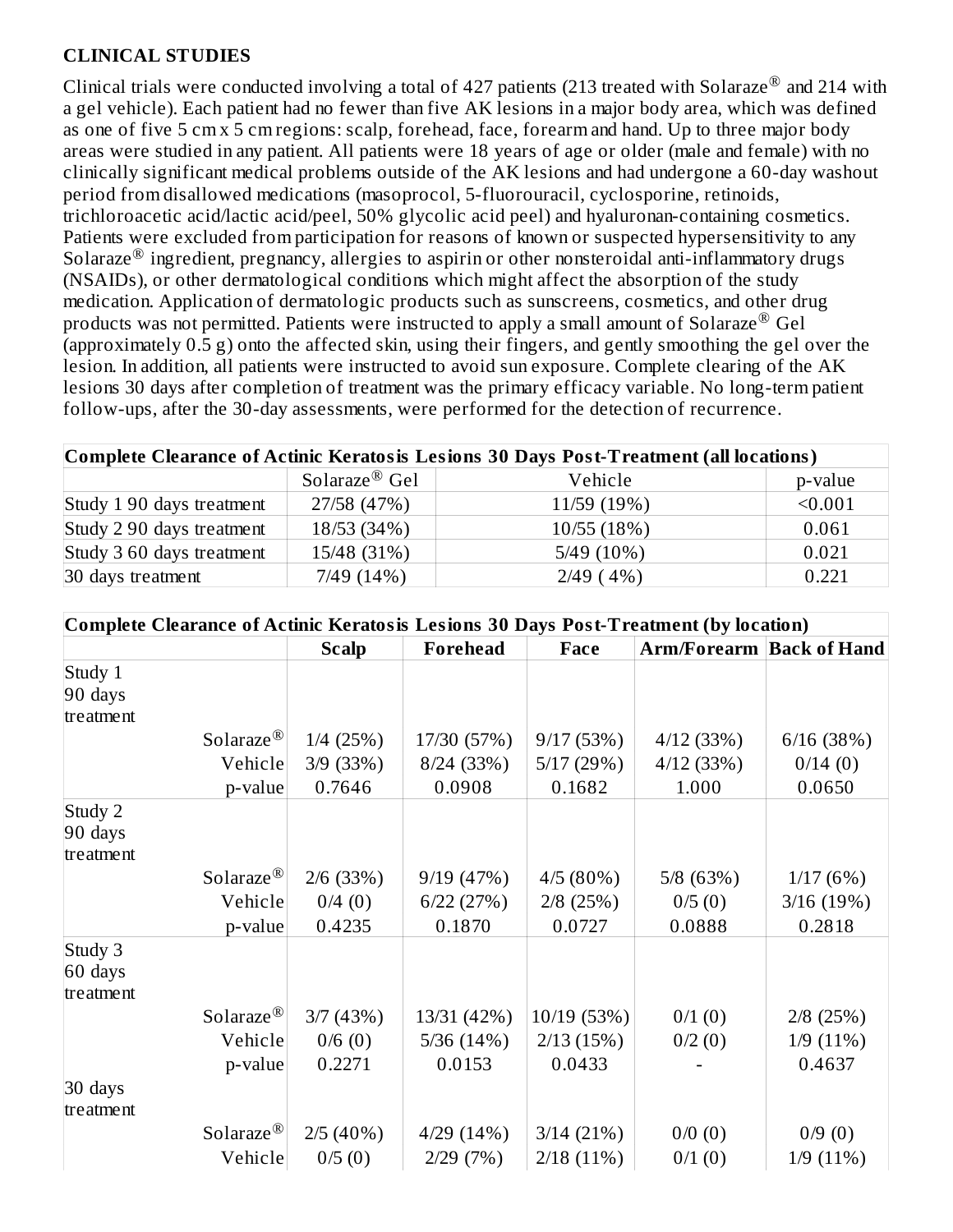|          | p-value | 0.2299                           | 0.3748                           | 0.4322 |              | 0.6521       |
|----------|---------|----------------------------------|----------------------------------|--------|--------------|--------------|
| All data |         |                                  |                                  |        |              |              |
| combined |         |                                  |                                  |        |              |              |
|          |         | Solaraze <sup>®</sup> 8/22 (36%) | $\vert$ 43/109 (39%) 26/55 (47%) |        | 9/21(43%)    | 9/50(18%)    |
|          |         | Vehicle 3/24 (13%)               | $21/111(19\%)$   11/56 (20%)     |        | $4/20(20\%)$ | $5/48(10\%)$ |
|          | p-value | 0.0903                           | 0.0013                           | 0.0016 | 0.2043       | 0.3662       |

#### **CONTRAINDICATIONS**

Solaraze $^{\circledR}$  (diclofenac sodium) Gel is contraindicated in patients with a known hypersensitivity to diclofenac, benzyl alcohol, polyethylene glycol monomethyl ether 350 and/or hyaluronate sodium.

Solaraze $^{\circledR}$  (diclofenac sodium) Gel is contraindicated in the following patients: - In the setting of coronary artery bypass graft (CABG) surgery.

#### **WARNINGS**

As with other NSAIDs, anaphylactoid reactions may occur in patients without prior exposure to diclofenac. Diclofenac sodium should be given with caution to patients with the aspirin triad. The triad typically occurs in asthmatic patients who experience rhinitis with or without nasal polyps, or who exhibit severe, potentially fatal bronchospasm after taking aspirin or other NSAIDs.

#### *Cardiovascular Thrombotic Events*

Clinical trials of several COX-2 selective and nonselective NSAIDs of up to three years duration have shown an increased risk of serious cardiovascular (CV) thrombotic events, including myocardial infarction (MI) and stroke, which can be fatal. Based on available data, it is unclear that the risk for CV thrombotic events is similar for all NSAIDs. The relative increase in serious CV thrombotic events over baseline conferred by NSAID use appears to be similar in those with and without known CV disease or risk factors for CV disease. However, patients with known CV disease or risk factors had a higher absolute incidence of excess serious CV thrombotic events, due to their increased baseline rate. Some observational studies found that this increased risk of serious CV thrombotic events began as early as the first weeks of treatment. The increase in CV thrombotic risk has been observed most consistently at higher doses.

To minimize the potential risk for an adverse CV event in NSAID-treated patients, use the lowest effective dose for the shortest duration possible. Physicians and patients should remain alert for the development of such events, throughout the entire treatment course, even in the absence of previous CV symptoms. Patients should be informed about the symptoms of serious CV events and the steps to take if they occur.

There is no consistent evidence that concurrent use of aspirin mitigates the increased risk of serious CV thrombotic events associated with NSAID use. The concurrent use of aspirin and an NSAID, such as diclofenac, increases the risk of serious gastrointestinal (GI) events.

#### Status Post Coronary Artery Bypass Graft (CABG) Surgery

Two large, controlled clinical trials of a COX-2 selective NSAID for the treatment of pain in the first 10–14 days following CABG surgery found an increased incidence of myocardial infarction and stroke. NSAIDs are contraindicated in the setting of CABG.

#### Post-MI Patients

Observational studies conducted in the Danish National Registry have demonstrated that patients treated with NSAIDs in the post-MI period were at increased risk of reinfarction, CV-related death, and allcause mortality beginning in the first week of treatment. In this same cohort, the incidence of death in the first year post MI was 20 per 100 person years in NSAID-treated patients compared to 12 per 100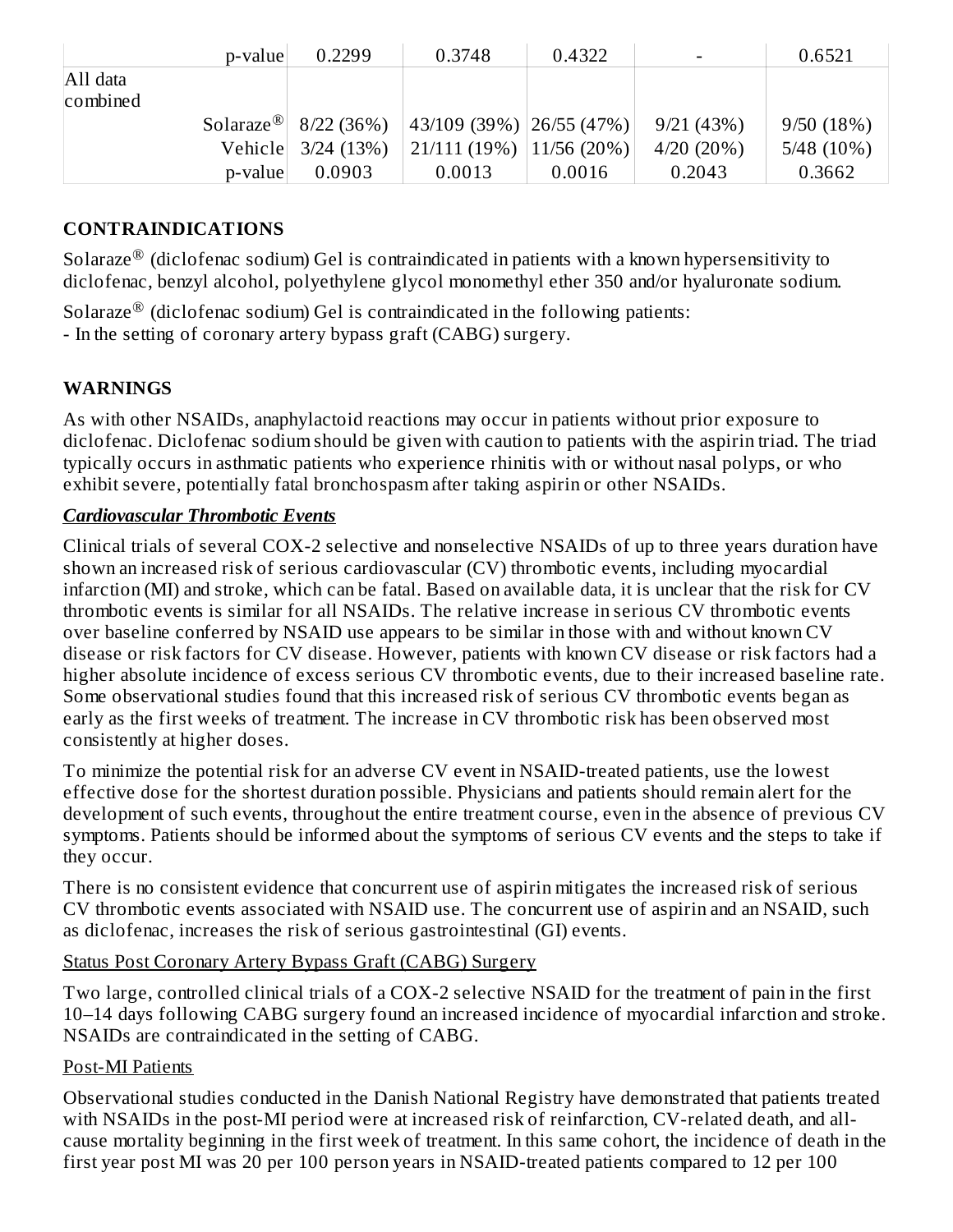person years in non-NSAID exposed patients. Although the absolute rate of death declined somewhat after the first year post-MI, the increased relative risk of death in NSAID users persisted over at least the next four years of follow-up.

Avoid the use of Solaraze Gel in patients with a recent MI unless the benefits are expected to outweigh the risk of recurrent CV thrombotic events. If Solaraze Gel is used in patients with a recent MI, monitor patients for signs of cardiac ischemia.

#### *Heart Failure and Edema*

The Coxib and traditional NSAID Trialists' Collaboration meta-analysis of randomized controlled trials demonstrated an approximately two-fold increase in hospitalizations for heart failure in COX-2 selective-treated patients and nonselective NSAID-treated patients compared to placebo-treated patients. In a Danish National Registry study of patients with heart failure, NSAID use increased the risk of MI, hospitalization for heart failure, and death.

Additionally, fluid retention and edema have been observed in some patients treated with NSAIDs. Use of diclofenac may blunt the CV effects of several therapeutic agents used to treat these medical conditions [e.g., diuretics, ACE inhibitors, or angiotensin receptor blockers (ARBs)].

Avoid the use of Solaraze Gel in patients with severe heart failure unless the benefits are expected to outweigh the risk of worsening heart failure. If Solaraze Gel is used in patients with severe heart failure, monitor patients for signs of worsening heart failure.

# **PRECAUTIONS**

# **General**

Solaraze $^{\circledR}$  (diclofenac sodium) Gel should be used with caution in patients with active gastrointestinal ulceration or bleeding and severe renal or hepatic impairments. Solaraze $^{\circledR}$  should not be applied to open skin wounds, infections, or exfoliative dermatitis. It should not be allowed to come in contact with the eyes.

The safety of the concomitant use of sunscreens, cosmetics or other topical medications and Solaraze  $^\circledR$ is unknown.

# **Information for Patients**

In clinical studies, localized dermal side effects such as contact dermatitis, exfoliation, dry skin and rash were found in patients treated with Solaraze $^{\circledR}$  at a higher incidence than in those with placebo.

Patients should understand the importance of monitoring and follow-up evaluation, the signs and symptoms of dermal adverse reactions, and the possibility of irritant or allergic contact dermatitis. If severe dermal reactions occur, treatment with Solaraze<sup>®</sup> may be interrupted until the condition subsides. Exposure to sunlight and the use of sunlamps should be avoided.

Safety and efficacy of the use of Solaraze $^{\circledR}$  together with other dermal products, including cosmetics, sunscreens, and other topical medications on the area being treated, have not been studied.

#### *Cardiovascular Thrombotic Events*

Advise patients to be alert for the symptoms of cardiovascular thrombotic events, including chest pain, shortness of breath, weakness, or slurring of speech, and to report any of these symptoms to their health care provider immediately.

#### *Heart Failure and Edema*

Advise patients to be alert for the symptoms of congestive heart failure including shortness of breath, unexplained weight gain, or edema and to contact their healthcare provider if such symptoms occur.

#### **Drug Interactions**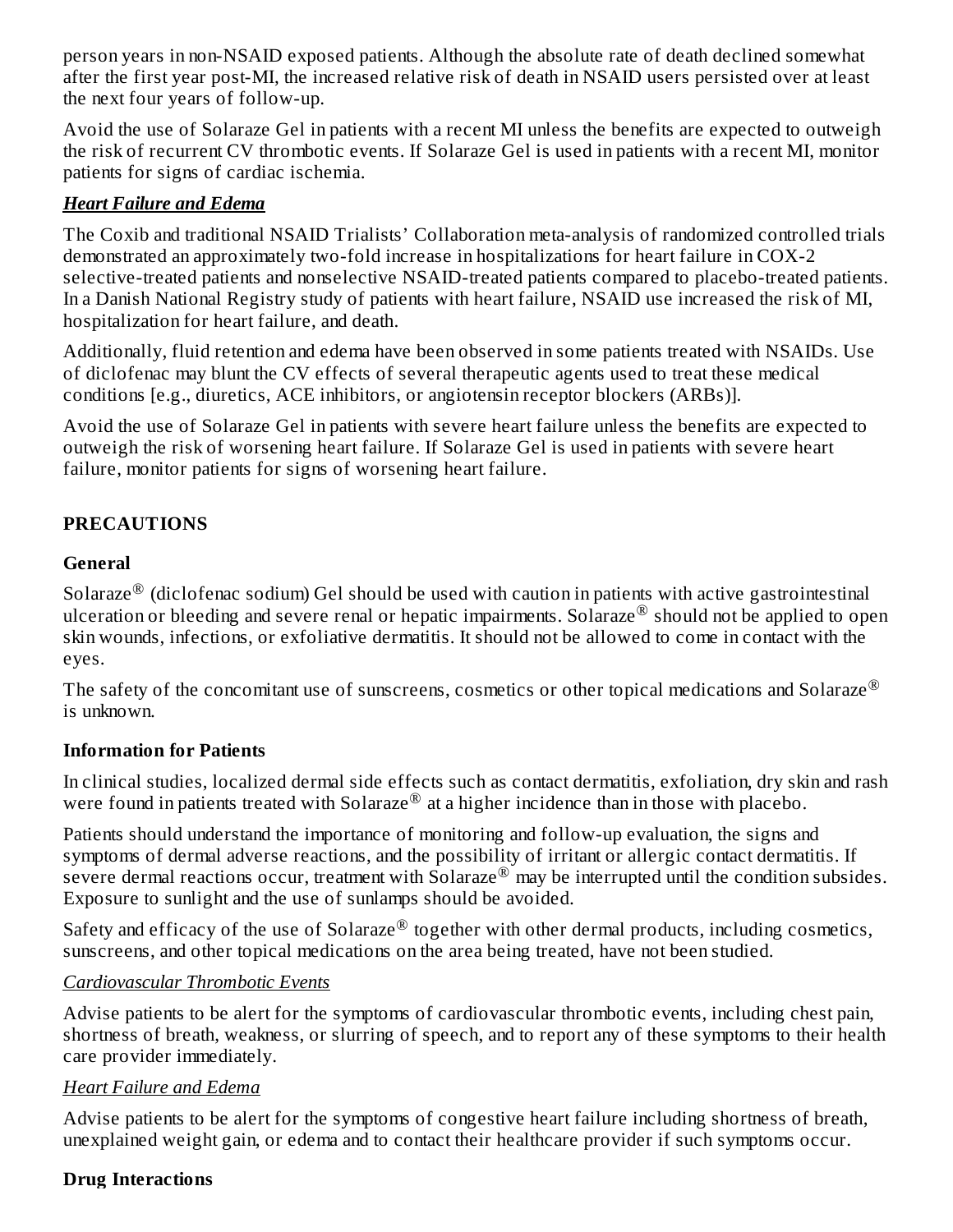Specific interaction studies between Solaraze $^\circledR$  Gel and other topical or oral agents were not performed.

#### **Oral Nonsteroidal Anti-Inflammatory Drugs**

**Drug Interactions**

Although low, there is systemic exposure to diclofenac following labeled use of Solaraze $^{\circledR}$  Gel. Therefore, concomitant administration of Solaraze® Gel with oral NSAIDS or aspirin may result in increased NSAID adverse effects.

#### **Carcinogenesis, Mutagenesis, Impairment of Fertility**

There did not appear to be any increase in drug-related neoplasms following daily topical applications of diclofenac sodium gel for 2 years at concentrations up to 0.035% diclofenac sodium and 2.5% hyaluronate sodium in albino mice. (Note: Solaraze® contains 3% diclofenac sodium.)

When administered orally for 2 years, diclofenac showed no evidence of carcinogenic potential in rats given diclofenac sodium at up to 2 mg/kg/day (3 times the estimated systemic human exposure\*), or in mice given diclofenac sodium at up to 0.3 mg/kg/day in males and 1 mg/kg/day in females (25% and 83%, respectively, of the estimated systemic human exposure).

A photococarcinogenicity study with up to 0.035% diclofenac in the Solaraze $^\circledR$  vehicle gel was conducted in hairless mice at topical doses up to 2.8 mg/ kg/day. Median tumor onset was earlier in the 0.035% group (Solaraze® contains 3% diclofenac sodium).

Diclofenac was not genotoxic in *in vitro* point mutation assays in mammalian mouse lymphoma cells and Ames microbial test systems, or when tested in mammalian *in vivo* assays including dominant lethal and male germinal epithelial chromosomal studies in mice, and nucleus anomaly and chromosomal aberration studies in Chinese hamsters. It was also negative in the transformation assay utilizing BALB/3T3 mouse embryo cells.

Fertility studies have not been conducted with Solaraze $^\circledR$  Gel. Diclofenac sodium showed no evidence of impairment of fertility after oral treatment with 4 mg/kg/day (7 times the estimated systemic human exposure) in male or female rats.

\* Based on body surface area and assuming 10% bioavailability following topical application of 2 g Solaraze $^{\circledR}$  Gel per day (1 mg/kg diclofenac sodium).

# **Pregnancy:**

# **Teratogenic Effects: Pregnancy Category B**

The safety of Solaraze $^\circledR$  (diclofenac sodium) Gel has not been established during pregnancy. However, reproductive studies performed with diclofenac sodium alone at oral doses up to 20 mg/kg/day (15 times the estimated systemic human exposure\*) in mice, 10 mg/kg/day (15 times the estimated systemic human exposure) in rats, and 10 mg/kg/day (30 times the estimated systemic human exposure) in rabbits have revealed no evidence of teratogenicity despite the induction of maternal toxicity. In rats, maternally toxic doses were associated with dystocia, prolonged gestation, reduced fetal weights and growth, and reduced fetal survival.

\* Based on body surface area and assuming 10% bioavailability following topical application of 2 g Solaraze $^{\circledR}$  Gel per day (1 mg/kg diclofenac sodium).

Diclofenac has been shown to cross the placental barrier in mice and rats. There are, however, no adequate and well controlled studies in pregnant women. Because animal reproduction studies are not always predictive of human response, this drug should not be used during pregnancy unless the benefits to the mother justify the potential risk to the fetus. Because of the risk to the fetus resulting in premature closure of the ductus arteriosus, diclofenac should be avoided in late pregnancy.

# **Labor and Delivery**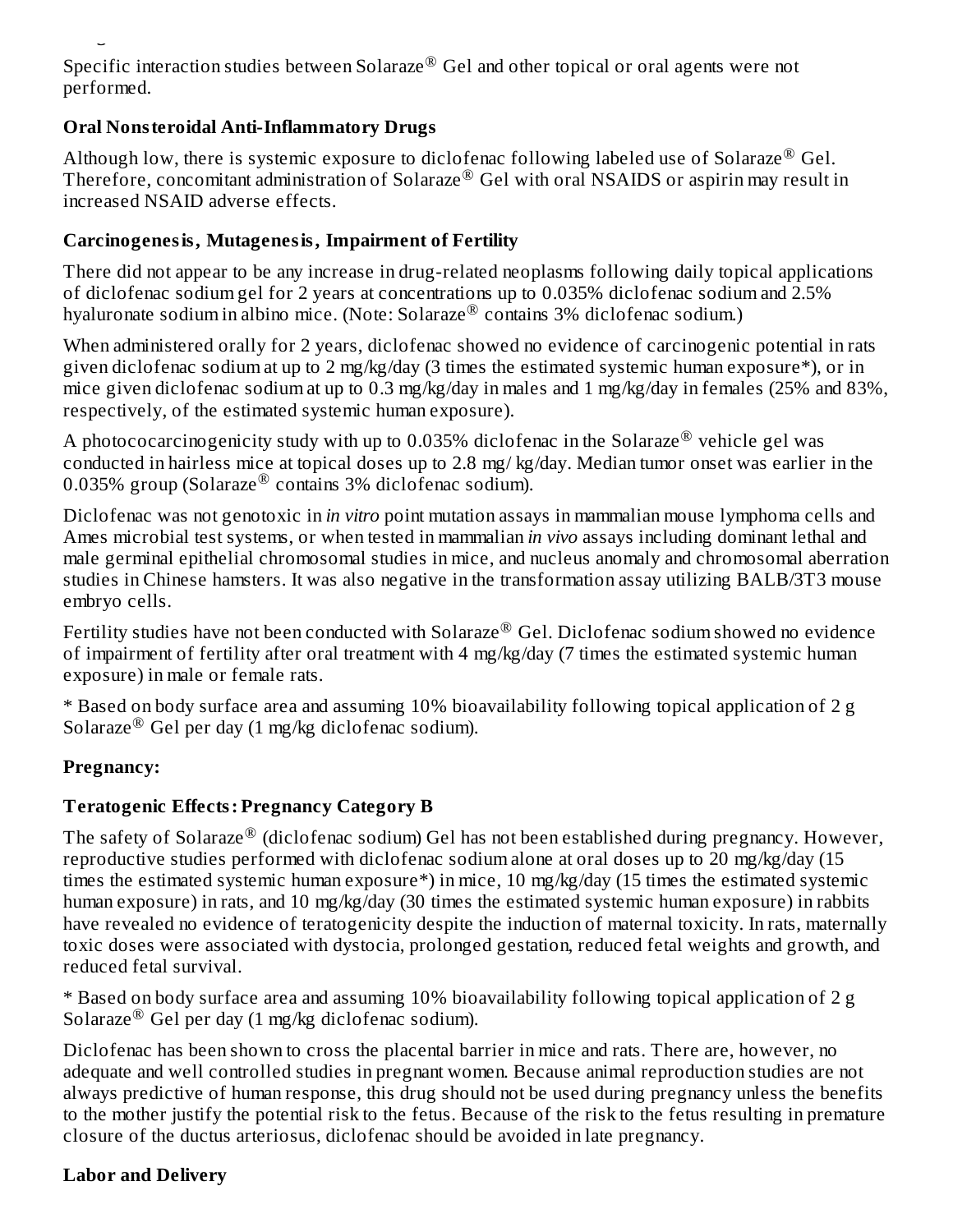The effects of diclofenac on labor and delivery in pregnant women are unknown. Because of the known effects of prostaglandin-inhibiting drugs on the fetal cardiovascular system (closure of the ductus arteriosus), use of diclofenac during late pregnancy should be avoided and, as with other nonsteroidal anti-inflammatory drugs, it is possible that diclofenac may inhibit uterine contractions and delay parturition.

#### **Nursing Mothers**

Because of the potential for serious adverse reactions in nursing infants from diclofenac sodium, a decision should be made whether to discontinue nursing or to discontinue the drug, taking into account the importance of the drug to the mother.

#### **Pediatric Us e**

Actinic keratoses is not a condition seen within the pediatric population. Solaraze $^\circledR$  should not be used by children.

# **Geriatric Us e**

Of the 211 subjects treated with Solaraze $^{\circledR}$  in controlled clinical studies, 143 subjects were 65 and over. Of those 143 subjects, 55 subjects were 75 and over. No overall differences in safety or effectiveness were observed between these subjects and younger subjects, and other reported clinical experience has not identified differences in responses between the elderly and younger patients, but greater sensitivity of some older individuals cannot be ruled out.

# **ADVERSE REACTIONS**

Of the 423 patients evaluable for safety in adequate and well-controlled trials, 211 were treated with Solaraze $^{\circledR}$  drug product and 212 were treated with a vehicle gel. Eighty-seven percent (87%) of the Solaraze<sup>®</sup>-treated patients (183 patients) and 84% of the vehicle-treated patients (178 patients) experienced one or more adverse events (AEs) during the studies. The majority of these reactions were mild to moderate in severity and resolved upon discontinuation of therapy.

Of the 211 patients treated with Solaraze $^{\circledR}$ , 172 (82%) experienced AEs involving skin and the application site compared to 160 (75%) vehicle-treated patients. Application site reactions (ASRs) were the most frequent AEs in both Solaraze<sup>®</sup>-and vehicle-treated groups. Of note, four reactions, *contact dermatitis, rash, dry skin and exfoliation* (scaling) were significantly more prevalent in the Solaraze ® group than in the vehicle-treated patients.

Eighteen percent of Solaraze $^\circledR$ -treated patients and 4% of vehicle-treated patients discontinued from the clinical trials due to adverse events (whether considered related to treatment or not). These discontinuations were mainly due to skin irritation or related cutaneous adverse reactions.

Table 1 below presents the AEs reported at an incidence of >1% for patients treated with either Solaraze<sup>®</sup> Gel or vehicle (60- and 90-day treatment groups) during the phase 3 studies.

|                        | 60-day Treatment                          |        | 90-day Treatment          |                 |  |
|------------------------|-------------------------------------------|--------|---------------------------|-----------------|--|
|                        | Solaraze <sup>®</sup> (%) Gel Vehicle (%) |        | Solaraze <sup>®</sup> (%) | Gel Vehicle (%) |  |
|                        | $N = 48$                                  | $N=49$ | $N = 114$                 | $N = 114$       |  |
| <b>BODY AS A WHOLE</b> |                                           | 20     | 20                        | 18              |  |
| Abdominal Pain         |                                           |        |                           |                 |  |
| Accidental Injury      |                                           |        |                           |                 |  |
| Allergic Reaction      |                                           |        |                           |                 |  |

#### **Table 1. Advers e Events Reported (>1% in Any Treatment Group) During Solaraze Phas e 3 ® Clinical Trials Incidences for 60-Day and 90-Day Treatments**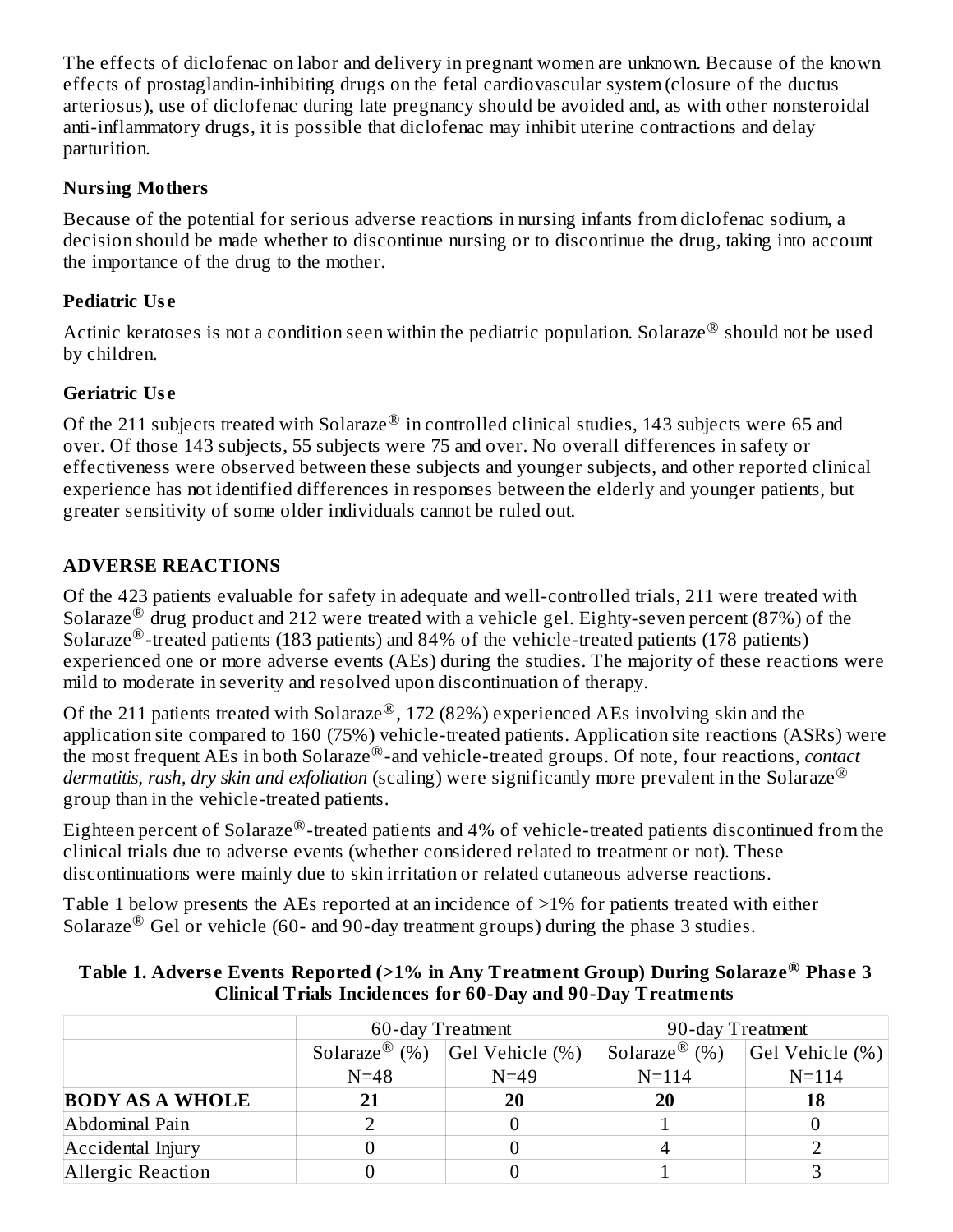| Asthenia                         | $\boldsymbol{0}$         | $\boldsymbol{0}$        | $\overline{2}$          | $\boldsymbol{0}$         |
|----------------------------------|--------------------------|-------------------------|-------------------------|--------------------------|
| <b>Back Pain</b>                 | $\overline{4}$           | $\mathbf{0}$            | $\overline{2}$          | $\overline{2}$           |
| Chest Pain                       | $\overline{2}$           | $\boldsymbol{0}$        | $\mathbf{1}$            | $\boldsymbol{0}$         |
| Chills                           | $\overline{0}$           | $\overline{2}$          | $\boldsymbol{0}$        | $\boldsymbol{0}$         |
| Flu Syndrome                     | 10                       | 6                       | $\mathbf{1}$            | $\overline{\mathcal{A}}$ |
| Headache                         | $\mathbf{0}$             | 6                       | 7                       | 6                        |
| Infection                        | $\overline{\mathcal{A}}$ | 6                       | $\overline{4}$          | 5                        |
| Neck Pain                        | $\boldsymbol{0}$         | $\mathbf{0}$            | $\overline{2}$          | $\boldsymbol{0}$         |
| Pain                             | $\overline{2}$           | $\boldsymbol{0}$        | $\overline{2}$          | $\overline{2}$           |
| <b>CARDIOVASCULAR</b>            | $\overline{2}$           | $\overline{\mathbf{4}}$ | 3                       | $\mathbf{1}$             |
| <b>SYSTEM</b>                    |                          |                         |                         |                          |
| Hypertension                     | $\overline{2}$           | $\boldsymbol{0}$        | $\mathbf{1}$            | $\boldsymbol{0}$         |
| Migraine                         | $\boldsymbol{0}$         | $\overline{2}$          | $\mathbf{1}$            | $\boldsymbol{0}$         |
| Phlebitis                        | $\boldsymbol{0}$         | $\overline{2}$          | $\boldsymbol{0}$        | $\boldsymbol{0}$         |
| <b>DIGESTIVE SYSTEM</b>          | $\overline{\mathbf{4}}$  | $\bf{0}$                | $6\phantom{1}6$         | $\bf{8}$                 |
| Constipation                     | $\boldsymbol{0}$         | $\boldsymbol{0}$        | $\boldsymbol{0}$        | $\overline{2}$           |
| Diarrhea                         | $\overline{2}$           | $\boldsymbol{0}$        | $\overline{2}$          | 3                        |
| Dyspepsia                        | $\overline{2}$           | $\boldsymbol{0}$        | 3                       | $\overline{\mathcal{A}}$ |
| <b>METABOLIC AND</b>             | $\overline{2}$           | 8                       | $\overline{7}$          | $\overline{2}$           |
| NUTRITIONAL                      |                          |                         |                         |                          |
| <b>DISORDERS</b>                 |                          |                         |                         |                          |
| Creatine Phosphokinase           | $\mathbf{0}$             | $\overline{0}$          | $\overline{4}$          | $\mathbf{1}$             |
| Increased                        |                          |                         |                         |                          |
| Creatinine Increased             | $\overline{2}$           | 2                       | $\boldsymbol{0}$        | $\mathbf{1}$             |
| Edema                            | $\boldsymbol{0}$         | $\overline{2}$          | $\boldsymbol{0}$        | $\boldsymbol{0}$         |
| Hypercholesteremia               | $\mathbf{0}$             | $\overline{2}$          | $\mathbf{1}$            | $\boldsymbol{0}$         |
| Hyperglycemia                    | $\boldsymbol{0}$         | $\overline{2}$          | $\mathbf{1}$            | $\boldsymbol{0}$         |
| <b>SGOT Increased</b>            | $\boldsymbol{0}$         | $\mathbf{0}$            | 3                       | $\boldsymbol{0}$         |
| <b>SGPT</b> Increased            | $\boldsymbol{0}$         | $\boldsymbol{0}$        | $\overline{2}$          | $\boldsymbol{0}$         |
| MUSCULOSKELETAL<br><b>SYSTEM</b> | $\boldsymbol{\Lambda}$   | $\bf{0}$                | 3                       | $\boldsymbol{\Lambda}$   |
| Arthralgia                       | $\overline{2}$           | $\boldsymbol{0}$        | $\boldsymbol{0}$        | $\overline{2}$           |
| Arthrosis                        | $\overline{2}$           | $\overline{0}$          | $\boldsymbol{0}$        | $\boldsymbol{0}$         |
| Myalgia                          | $\overline{2}$           | $\boldsymbol{0}$        | 3                       | $\mathbf{1}$             |
| <b>NERVOUS SYSTEM</b>            | $\overline{\mathbf{2}}$  | $\overline{\mathbf{2}}$ | $\overline{\mathbf{2}}$ | 5                        |
| Anxiety                          | $\mathbf{0}$             | $\overline{2}$          | $\mathbf{0}$            | $\overline{1}$           |
| Dizziness                        | $\boldsymbol{0}$         | $\boldsymbol{0}$        | $\boldsymbol{0}$        | $\overline{\mathcal{L}}$ |
| Hypokinesia                      | $\overline{2}$           | $\boldsymbol{0}$        | $\boldsymbol{0}$        | $\boldsymbol{0}$         |
| <b>RESPIRATORY SYSTEM</b>        | 8                        | 8                       | 7                       | $6\phantom{1}$           |
| Asthma                           | $\overline{2}$           | $\mathbf{0}$            | $\boldsymbol{0}$        | $\boldsymbol{0}$         |
| Dyspnea                          | $\overline{2}$           | $\boldsymbol{0}$        | $\overline{2}$          | $\boldsymbol{0}$         |
| Pharyngitis                      | $\overline{2}$           | 8                       | $\sqrt{2}$              | $\overline{\mathcal{A}}$ |
| Pneumonia                        | $\overline{2}$           | $\overline{0}$          | $\overline{0}$          | $\overline{1}$           |
| Rhinitis                         | $\overline{2}$           | $\overline{2}$          | $\overline{2}$          | $\overline{2}$           |
| Sinusitis                        | $\overline{0}$           | $\overline{0}$          | $\overline{2}$          | $\overline{0}$           |
| <b>SKIN AND</b>                  | 75                       | 86                      | 86                      | 71                       |
| <b>APPENDAGES</b>                |                          |                         |                         |                          |
| Acne                             | $\boldsymbol{0}$         | $\overline{2}$          | $\boldsymbol{0}$        | $\mathbf{1}$             |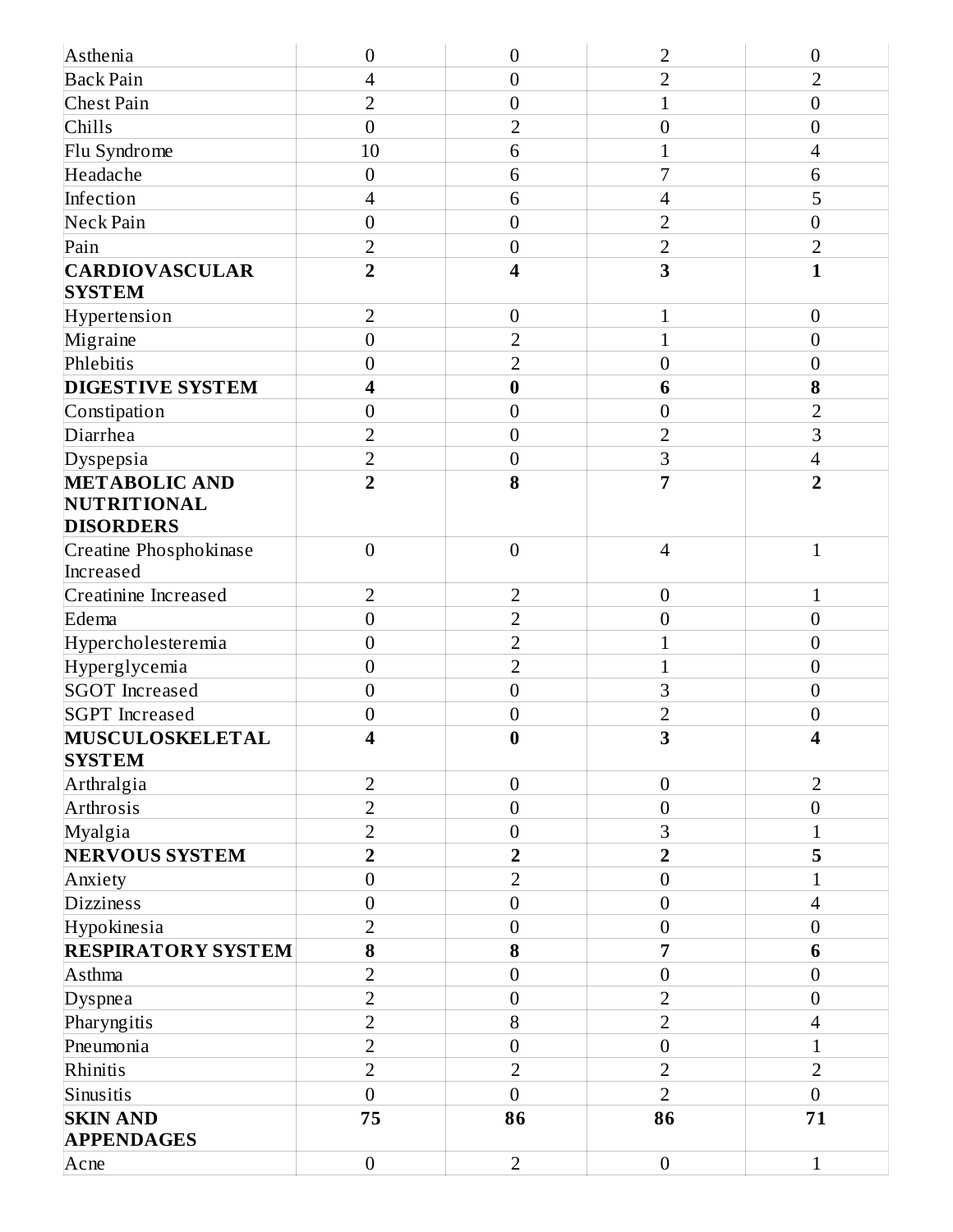| Application Site Reaction | 75             | 71               | 84                       | 70               |
|---------------------------|----------------|------------------|--------------------------|------------------|
| Acne                      | $\overline{0}$ | $\overline{4}$   | $\mathbf{1}$             | $\boldsymbol{0}$ |
| Alopecia                  | $\overline{2}$ | $\mathbf{0}$     | $\mathbf{1}$             | 1                |
| <b>Contact Dermatitis</b> | 19             | $\overline{4}$   | 33                       | $\overline{4}$   |
| Dry Skin                  | 27             | 12               | 25                       | 17               |
| Edema                     | $\overline{4}$ | $\overline{0}$   | 3                        | $\overline{0}$   |
| Exfoliation               | 6              | $\overline{4}$   | 24                       | 13               |
| Hyperesthesia             | $\overline{0}$ | $\overline{0}$   | 3                        | $\mathbf{1}$     |
| Pain 15                   | 22             | 26               | 30                       |                  |
| Paresthesia               | 8              | $\overline{4}$   | 20                       | 20               |
| Photosensitivity Reaction | $\overline{0}$ | $\overline{2}$   | 3                        | $\overline{0}$   |
| Pruritus                  | 31             | 59               | 52                       | 45               |
| Rash                      | 35             | 20               | 46                       | 17               |
| Vesiculobullous Rash      | $\overline{0}$ | $\mathbf{0}$     | $\overline{4}$           | $\mathbf{1}$     |
| Contact Dermatitis        | $\overline{2}$ | $\boldsymbol{0}$ | $\boldsymbol{0}$         | $\boldsymbol{0}$ |
| Dry Skin                  | $\overline{0}$ | $\overline{4}$   | 3                        | $\overline{0}$   |
| Herpes Simplex            | $\overline{0}$ | $\overline{2}$   | $\boldsymbol{0}$         | $\boldsymbol{0}$ |
| Maculopapular Rash        | $\overline{0}$ | $\overline{2}$   | $\boldsymbol{0}$         | $\mathbf{0}$     |
| Pain                      | $\overline{2}$ | $\overline{2}$   | $\mathbf{1}$             | $\boldsymbol{0}$ |
| Pruritus                  | $\overline{4}$ | 6                | $\overline{4}$           | $\overline{1}$   |
| Rash                      | $\overline{2}$ | 10               | 4                        | $\boldsymbol{0}$ |
| Skin Carcinoma            | $\overline{0}$ | 6                | $\overline{2}$           | $\overline{2}$   |
| Skin Nodule               | $\mathbf{0}$   | $\overline{2}$   | $\mathbf{0}$             | $\boldsymbol{0}$ |
| Skin Ulcer                | $\overline{2}$ | $\mathbf{0}$     | $\overline{1}$           | $\boldsymbol{0}$ |
| <b>SPECIAL SENSES</b>     | $\overline{2}$ | $\bf{0}$         | $\overline{\mathbf{4}}$  | $\overline{2}$   |
| Conjunctivitis            | $\overline{2}$ | $\mathbf{0}$     | $\overline{\mathcal{A}}$ | $\mathbf{1}$     |
| Eye Pain                  | $\overline{0}$ | $\overline{2}$   | $\overline{2}$           | $\boldsymbol{0}$ |
| <b>UROGENITAL SYSTEM</b>  | $\bf{0}$       | $\bf{0}$         | 4                        | 5                |
| Hematuria                 | $\mathbf{0}$   | $\mathbf{0}$     | $\overline{2}$           | $\mathbf{1}$     |
| <b>OTHER</b>              | $\bf{0}$       | $\bf{0}$         | $\bf{0}$                 | 3                |
| Procedure                 | $\overline{0}$ | $\overline{0}$   | $\mathbf{0}$             | $\overline{3}$   |

**Skin and Appendages Advers e Events Reported for Solaraze at Less Than 1% Incidence in the** ® **Phas e 3 Studies:**skin hypertrophy, paresthesia, seborrhea, urticaria, application site reactions (skin carcinoma, hypertonia, skin hypertrophy lacrimation disorder, maculopapular rash, purpuric rash, vasodilation).

**Advers e Reactions Reported for** *Oral* **Diclofenac Dosage Form (not topical Solaraze Gel):** ®\*Incidence Greater than 1% marked with asterisk.

**Body as a Whole:** abdominal pain or cramps\*, headache\*, fluid retention\*, abdominal distention\*, malaise, swelling of lips and tongue, photosensitivity, anaphylaxis, anaphylactoid reactions, chest pain.

**Cardiovas cular:** hypertension, congestive heart failure, palpitations, flushing, tachycardia, premature ventricular contractions, myocardial infarction, hypotension.

**Digestive:** diarrhea\*, indigestion\*, nausea\*, constipation\*, flatulence\*, liver test abnormalities\*, PUB\*, i.e., peptic ulcer, with or without bleeding and/or perforation, or bleeding without ulcer, vomiting, jaundice, melena, esophageal lesions, aphthous stomatitis, dry mouth and mucous membranes, bloody diarrhea, hepatitis, hepatic necrosis, cirrhosis, hepatorenal syndrome, appetite change, pancreatitis with or without concomitant hepatitis, colitis, intestinal perforation.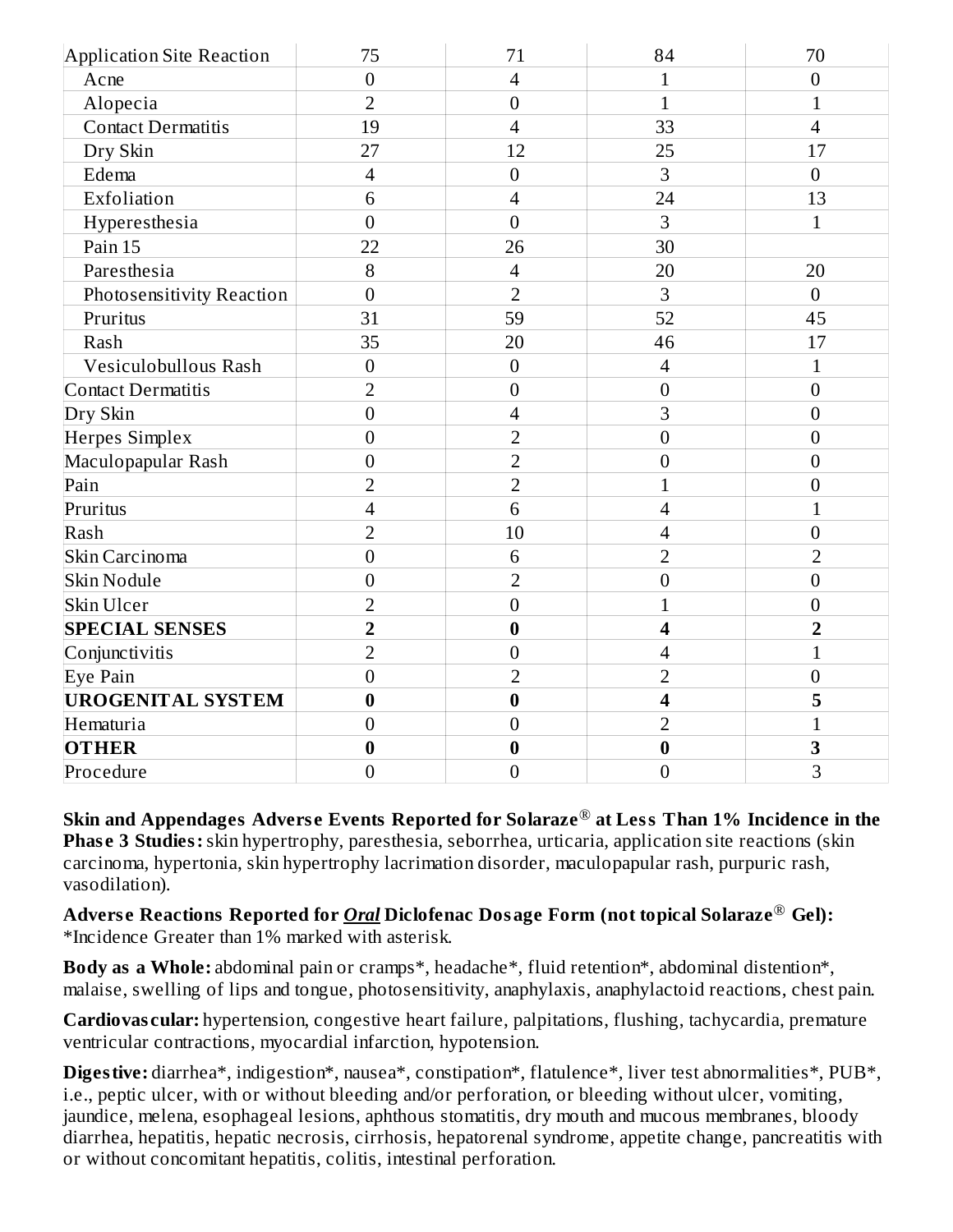**Hemic and Lymphatic:** hemoglobin decrease, leukopenia, thrombocytopenia, eosinophilia, hemolytic anemia, aplastic anemia, agranulocytosis, purpura, allergic purpura, bruising.

**Metabolic and Nutritional Disorders:** azotemia, hypoglycemia, weight loss.

**Nervous System:** dizziness\*, insomnia, drowsiness, depression, diplopia, anxiety, irritability, aseptic meningitis, convulsions, paresthesia, memory disturbance, nightmares, tremor, tic, abnormal coordination, disorientation, psychotic reaction.

**Respiratory:** epistaxis, asthma, laryngeal edema, dyspnea, hyperventilation, edema of pharynx.

**Skin and Appendages:** rash\*, pruritus\*, alopecia, urticaria, eczema, dermatitis, bullous eruption, erythema multiforme major, angioedema, Stevens-Johnson syndrome, excess perspiration, exfoliative dermatitis.

**Special Sens es:** tinnitus\*, blurred vision, taste disorder, reversible and irreversible hearing loss, scotoma, vitreous floaters, night blindness, amblyopia.

**Urogenital:** nephrotic syndrome, proteinuria, oliguria, interstitial nephritis, papillary necrosis, acute renal failure, urinary frequency, nocturia, hematuria, impotence, vaginal bleeding.

# **OVERDOSAGE**

Due to the low systemic absorption of topically-applied Solaraze $^\circledR$  Gel, overdosage is unlikely. There have been no reports of ingestion of Solaraze $^{\circledR}$ . In the event of oral ingestion, resulting in significant systemic side effects, it is recommended that the stomach be emptied by vomiting or lavage. Forced diuresis may theoretically be beneficial because the drug is excreted in the urine. The effect of dialysis or hemoperfusion in the elimination of diclofenac (99% protein-bound) remains unproven. In addition to supportive measures, the use of oral activated charcoal may help to reduce the absorption of diclofenac. Supportive and symptomatic treatment should be given for complications such as renal failure, convulsions, gastrointestinal irritation and respiratory depression.

# **DOSAGE AND ADMINISTRATION**

Solaraze $^{\circledR}$  Gel is applied to lesion areas twice daily. It is to be smoothed onto the affected skin gently. The amount needed depends upon the size of the lesion site. Assure that enough Solaraze<sup>®</sup> Gel is applied to adequately cover each lesion. Normally 0.5 g of gel is used on each 5 cm x 5 cm lesion site. The recommended duration of therapy is from 60 days to 90 days. Complete healing of the lesion(s) or optimal therapeutic effect may not be evident for up to 30 days following cessation of therapy. Lesions that do not respond to therapy should be carefully re-evaluated and management reconsidered.

# **HOW SUPPLIED**

Available in tubes of 100 g (NDC 10337-803-01). Each gram of gel contains 30 mg of diclofenac sodium.

**Storage:** Store at controlled room temperature 20-25°C (68-77°F); excursions permitted between 15- 30°C (59-86°F). Protect from heat. Avoid freezing.

†Voltaren $^{\circledR}$  is a registered trademark of Novartis.

Manufactured by:

Almirall Hermal GmbH D-21465 Reinbek, Germany Made in Germany

Manufactured for: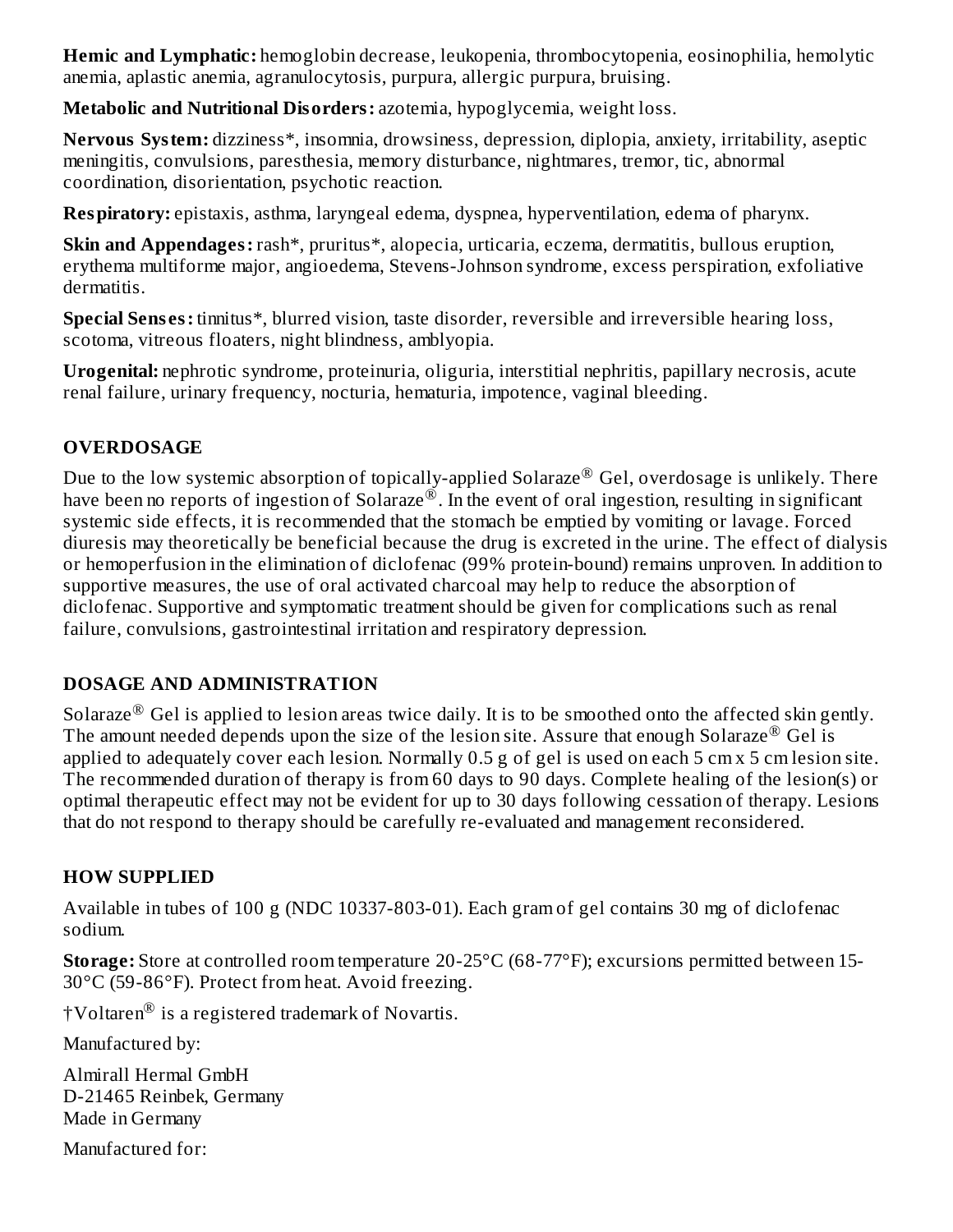

Melville, New York 11747 www.pharmaderm.com www.solaraze.com

IL312D R04/16

**Medication Guide Solaraze (sol-ar-aze) (diclofenac sodium) Gel, 3%**

**What is the most important information I should know about Solaraze Gel and medicines called Nonsteroidal Anti-inflammatory Drugs (NSAIDs)?**

Solaraze Gel is an NSAID medicine that is used on the skin only (topical). Do not use Solaraze Gel **in or on the eyes.**

**NSAIDs can caus e s erious side effects, including:**

**• Increas ed risk of a heart attack or stroke that can lead to death**. This risk may happen early in treatment and may increase:

o with increasing doses of NSAIDs o with longer use of NSAIDs

Do not take or use NSAIDs right before or after a heart surgery called a "coronary artery bypass **graft (CABG)". Avoid taking NSAIDs after a recent heart attack, unless your healthcare provider** tells you to. You may have an increased risk of another heart attack if you take or use NSAIDs **after a recent heart attack.**

**• Increas ed risk of bleeding, ulcers, and tears (perforation) of the esophagus (tube leading from the mouth to the stomach), stomach and intestines:**

o anytime during use

- o without warning symptoms
- o that may cause death

#### **The risk of getting an ulcer or bleeding increas es with:**

o past history of stomach ulcers, or stomach or intestinal bleeding with use of NSAIDs o taking medicines called "corticosteroids", "anticoagulants", "SSRIs", or "SNRIs"

- o increasing doses of NSAIDs
- o longer use of NSAIDs
- o smoking
- o drinking alcohol
- o older age
- o poor health
- o advanced liver disease
- o bleeding problems

#### **NSAIDs should only be us ed:**

- exactly as prescribed
- at the lowest dose possible for your treatment
- for the shortest time needed

#### **What is Solaraze Gel?**

Solaraze Gel is an NSAID that is used on the skin (topical) to treat a skin condition called actinic keratosis.

Solaraze Gel is not for use in children.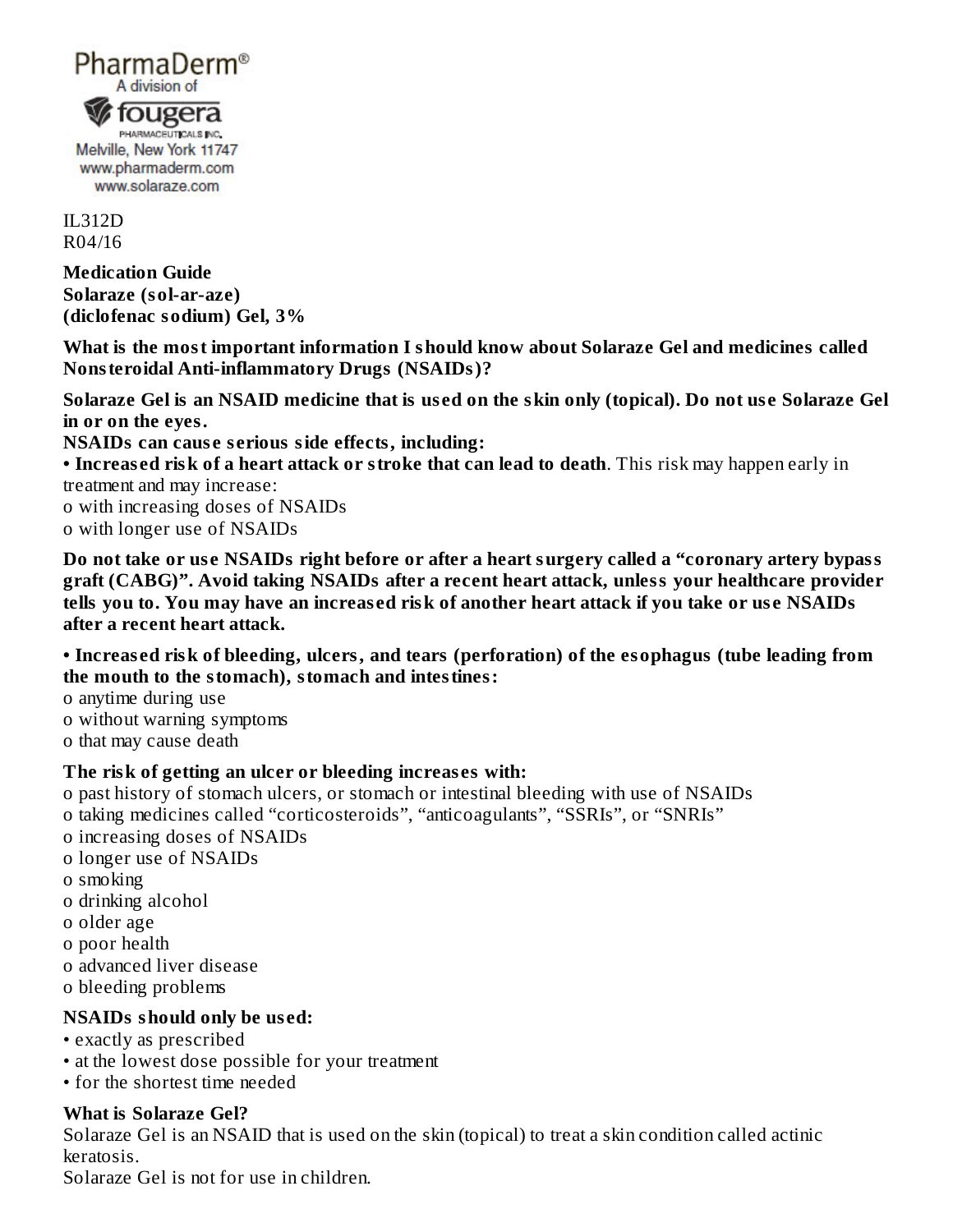# **Who should not us e Solaraze Gel?**

#### **Do not us e Solaraze Gel:**

• if you have had an allergic reaction to any of the ingredients in Solaraze Gel. See the end of this Medication Guide for a complete list of ingredients in Solaraze Gel. • right before or after heart bypass surgery.

#### **Before using Solaraze Gel, tell your healthcare provider about all of your medical conditions, including if you:**

- have liver or kidney problems
- have high blood pressure
- have asthma

• are pregnant or plan to become pregnant. Talk to your healthcare provider if you are considering taking NSAIDs during pregnancy. **You should not take or us e NSAIDs after 29 weeks of pregnancy.** • are breastfeeding or plan to breastfeed. You and your healthcare provider should decide if you will use Solaraze Gel or breastfeed. You should not do both.

**Tell your healthcare provider about all of the medicines you take, including pres cription or overthe-counter medicines, vitamins, or herbal supplements.** NSAIDs and some other medicines can interact with each other and cause serious side effects. **Do not start taking any new medicine without talking to your healthcare provider first.**

# **How should I us e Solaraze Gel?**

• Use Solaraze Gel exactly as your healthcare provider tells you to use it.

- Apply Solaraze Gel 2 times a day.
- Apply enough Solaraze Gel to cover each skin lesion and gently rub in.

• Solaraze Gel may be used for 60 to 90 days. You may not see improvement of skin lesions for up to 30 days after stopping treatment. See your healthcare provider if lesions do not respond to treatment.

• Wash your hands after applying Solaraze Gel.

# **What should I avoid while using Solaraze Gel?**

• Avoid spending time in sunlight or artificial light, such as tanning beds or sunlamps. Solaraze Gel can make your skin sensitive to sunlight and the light from tanning beds and sunlamps.

• You should avoid applying Solaraze Gel to open skin wounds, skin infections, or peeling skin.

# **What are the possible side effects of Solaraze Gel?**

# **Solaraze and other NSAIDs can caus e s erious side effects, including:**

#### **See "What is the most important information I should know about Solaraze Gel and medicines called Nonsteroidal Anti-inflammatory Drugs (NSAIDs)?**

- new or worse high blood pressure
- heart failure
- liver problems including liver failure
- kidney problems including kidney failure
- low red blood cells (anemia)
- life-threatening skin reactions
- life threatening allergic reactions

**Other side effects of NSAIDs include:**stomach pain, constipation, diarrhea, gas, heartburn, nausea, vomiting, and dizziness.

# **Get emergency help right away if you get any of the following symptoms:**

- shortness of breath or trouble breathing
- chest pain
- weakness in one part or side of your body
- slurred speech
- swelling of the face or throat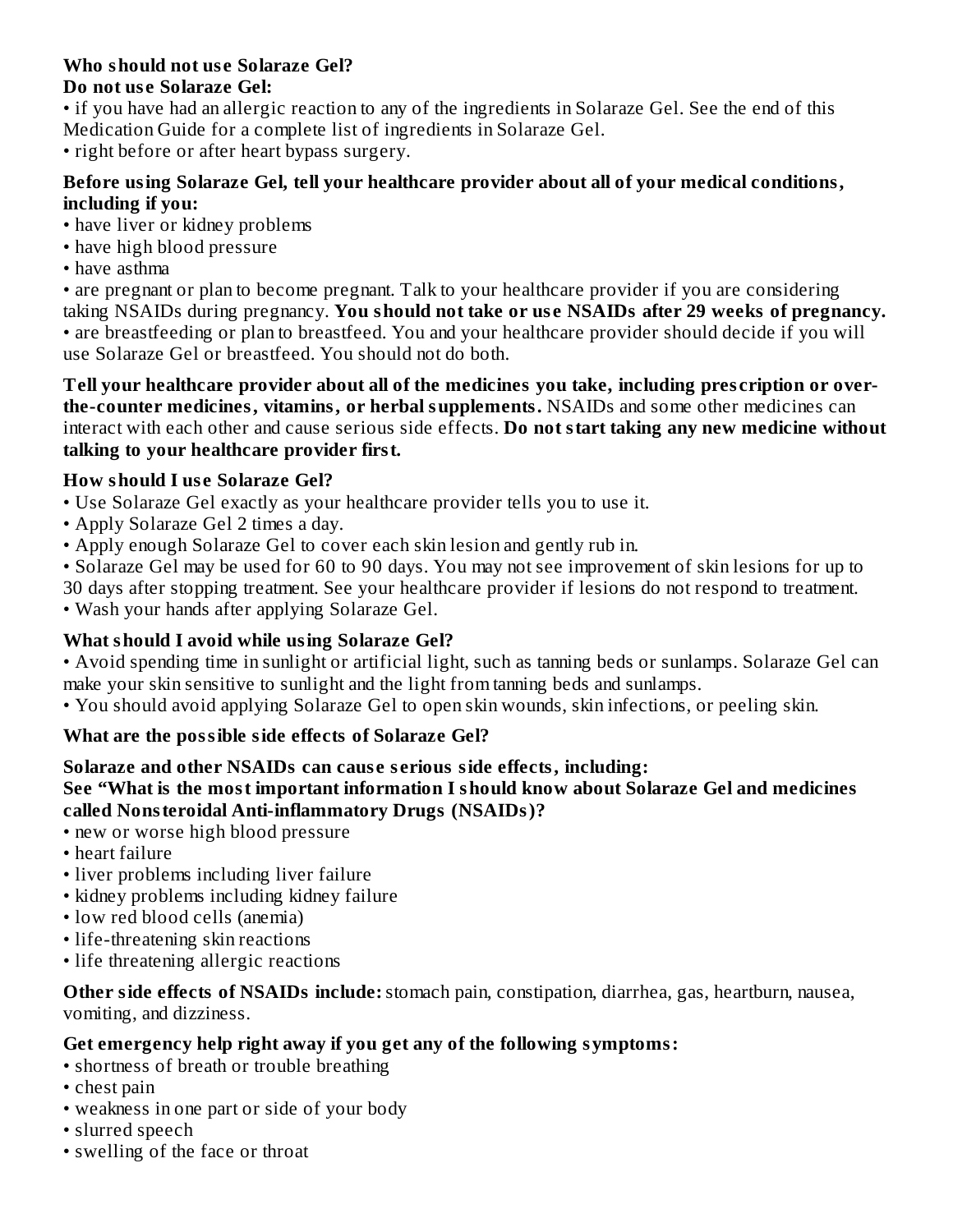#### **Stop using Solaraze Gel and call your healthcare provider right away if you get any of the following symptoms:**

- nausea
- more tired or weaker than usual
- diarrhea
- itching
- your skin or eyes look yellow
- indigestion or stomach pain
- flu-like symptoms
- vomit blood
- there is blood in your bowel movement or it is black and sticky like tar
- unusual weight gain
- skin rash or blisters with fever
- swelling of the arms, legs, hands and feet

**Application site skin reactions are common with Solaraze Gel and include:**skin redness, itching, rash, dry skin, scaling, and peeling.

#### **If Solaraze Gel is accidentally taken by mouth, call your healthcare provider or get medical help right away.**

These are not all the possible side effects of NSAIDs. For more information, ask your healthcare provider or pharmacist about NSAIDs.

Call your doctor for medical advice about side effects. You may report side effects to FDA at 1-800- FDA-1088.

# **Other information about NSAIDs**

Aspirin is an NSAID but it does not increase the chance of a heart attack. Aspirin can cause bleeding in the brain, stomach, and intestines. Aspirin can also cause ulcers in the stomach and intestines.

Some NSAIDs are sold in lower doses without a prescription (over-the-counter). Talk to your healthcare provider before using over-the-counter NSAIDs for more than 10 days.

# **How should I store Solaraze Gel?**

- Store Solaraze Gel at room temperature 68°F to 77°F (20°C to 25°C).
- Keep Solaraze Gel away from heat. Avoid freezing Solaraze Gel.

# **Keep Solaraze Gel and all medicines out of the reach of children.**

# **General information about the safe and effective us e of Solaraze Gel**

Medicines are sometimes prescribed for purposes other than those listed in a Medication Guide. Do not use Solaraze Gel for a condition for which it was not prescribed. Do not give Solaraze Gel to other people, even if they have the same symptoms that you have. It may harm them.

If you would like more information about Solaraze Gel, talk with your healthcare provider. You can ask your pharmacist or healthcare provider for information about Solaraze Gel that is written for health professionals.

# **What are the ingredients in Solaraze Gel?**

Active ingredient: diclofenac sodium Inactive ingredient: benzyl alcohol, hyaluronate sodium, polyethylene glycol monomethyl ether, and purified water.

Manufactured by: Almirall Hermal GmbH, D-21465 Reinbek, Germany

Manufactured for: PharmaDerm $^\circledR$ , A division of Fougera Pharmaceuticals Inc., Melville, New York 11747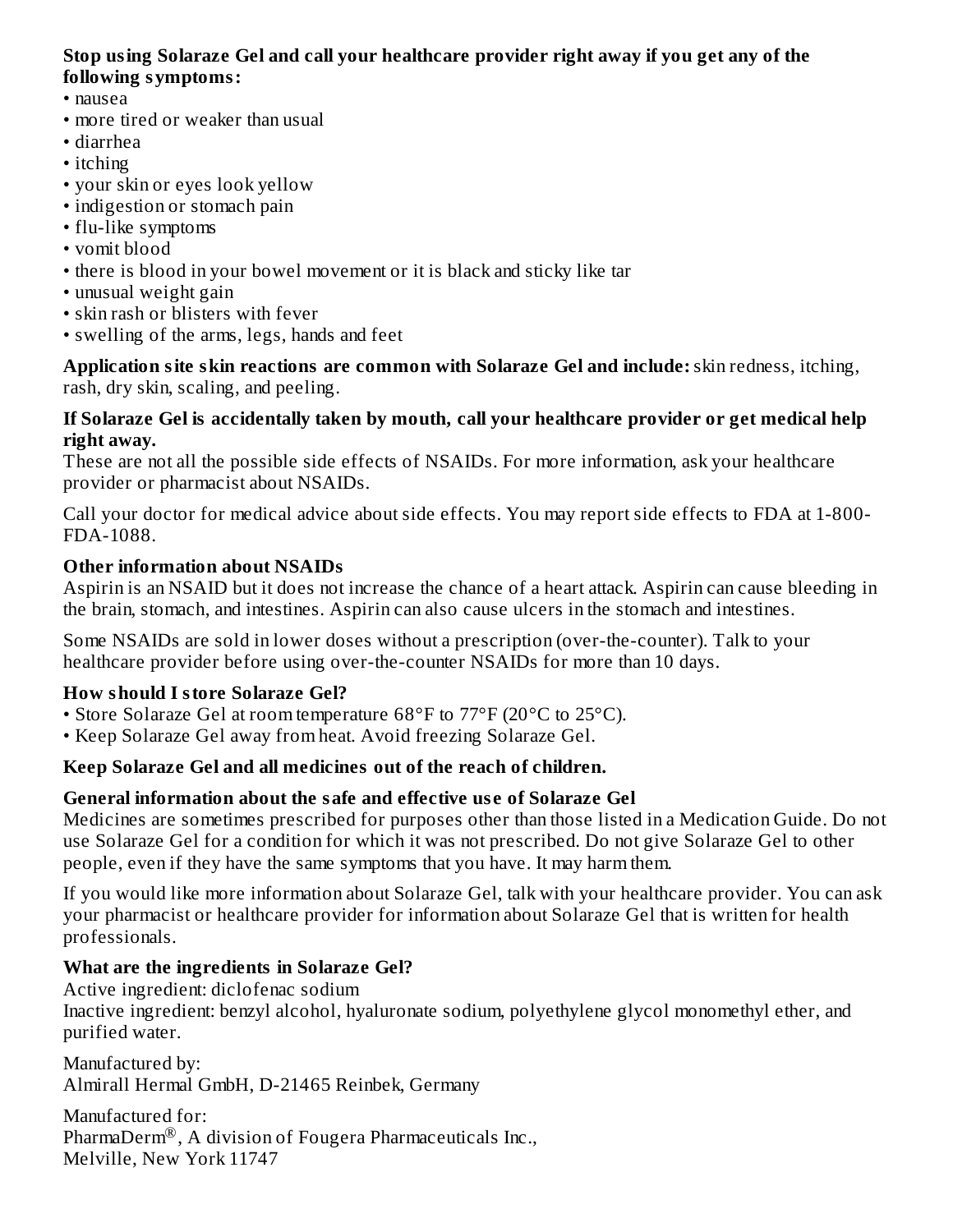For more information, go to www.pharmaderm.com or call 1-800-645-9833.

This Medication Guide has been approved by the U.S. Food and Drug Administration. Issued: 08/2015

Manufactured for:



IL312D R04/16

#### **PACKAGE LABEL – PRINCIPAL DISPLAY PANEL – 100G CONTAINER**

NDC 10337-803-01 Net Wt. 100 g Rx Only SOLARAZE<sup>®</sup> GEL Diclofenac Sodium-3%

NDC 10337-803-01

# Net Wt. 100 g



SOLARAZE® GEL contains Diclofenac Sodium (30 mg/g). **INACTIVE INGREDIENTS: Hyaluronate Sodium, Benzyl Alcohol,** Polyethylene Glycol Monomethyl Ether, Purified Water.

**INDICATIONS:** For the topical treatment of actinic keratosis. FOR EXTERNAL USE ONLY, NOT FOR OPHTHALMIC USE,

KEEP THIS AND ALL MEDICATIONS OUT OF THE REACH OF CHILDREN.

USUAL ADULT DOSAGE: 0.5 g of gel (size of a pea) applied to the affected skin and smoothed into the skin gently or as directed by your physician. The usual duration of therapy is from 60 to 90 days. Please see package insert for full Prescribing Information.

Store at controlled room temperature 20°-25° C (68°-77° F); excursions permitted between 15° 30° C (59°-86° F). Protect from heat. Avoid freezing. For control number and expiration date, see crimp of tube and/or carton.

Manufactured for:

**PharmaDerm®** A division of Fougera Pharmaceuticals Inc.<br>Melville, NY 11747 USA www.pharmaderm.com www.solaraze.com Manufactured by: Almirall Hermal GmbH

D-21465 Reinbek, Germany IT111B R01/12 Made in Germany





80004186/USA/0212

#### **PACKAGE LABEL – PRINCIPAL DISPLAY PANEL – 100 G CARTON**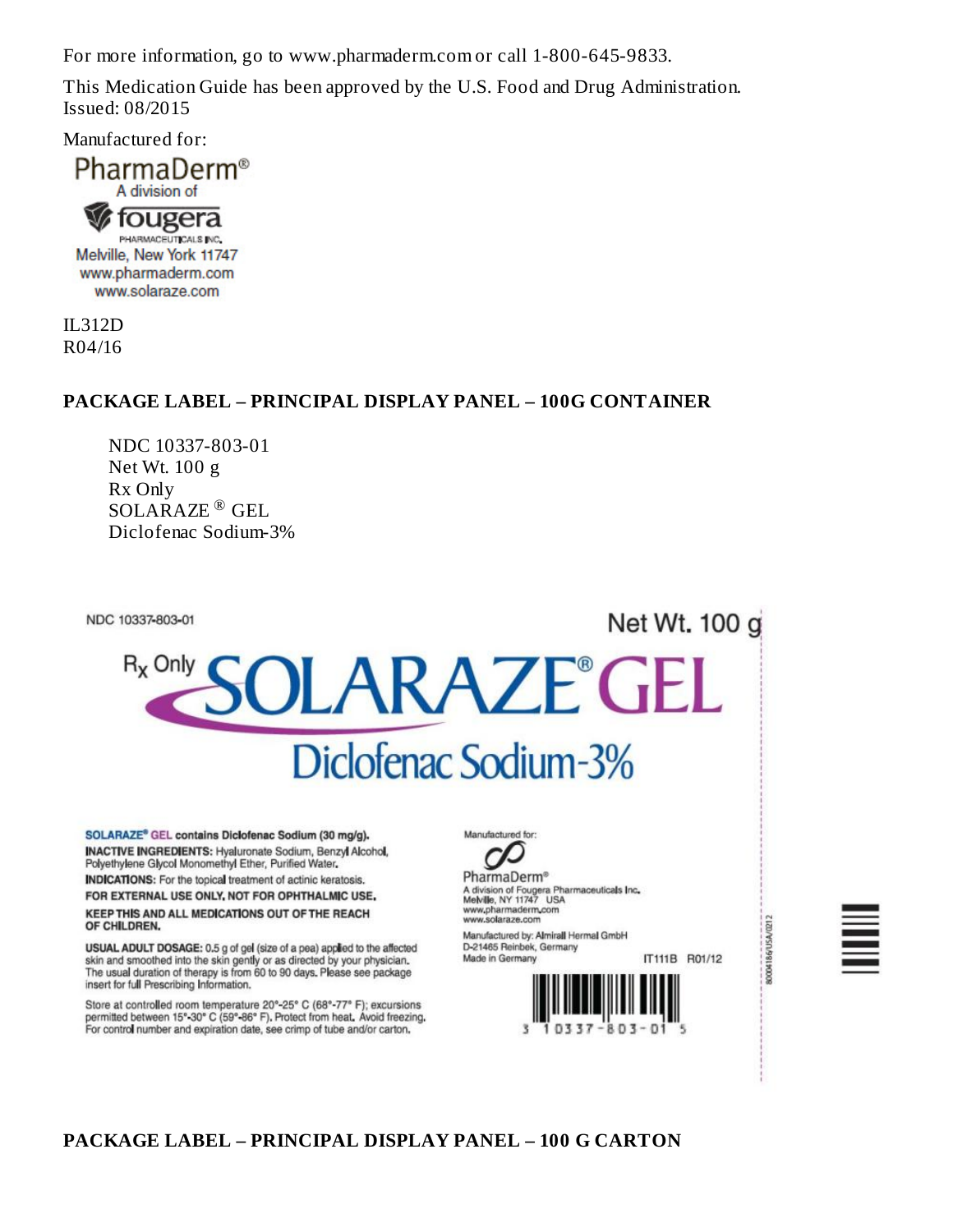NDC 10337-803-01 Rx only SOLARAZE<sup>®</sup> GEL Diclofenac Sodium-3% Net Wt. 100 g PharmaDerm<sup>T®</sup>



| HUMAN PRESCRIPTION DRUG |                                                                                                                                         |                    | NDC:10337-803                                 |
|-------------------------|-----------------------------------------------------------------------------------------------------------------------------------------|--------------------|-----------------------------------------------|
| <b>TOPICAL</b>          |                                                                                                                                         |                    |                                               |
|                         |                                                                                                                                         |                    |                                               |
|                         |                                                                                                                                         |                    |                                               |
|                         |                                                                                                                                         |                    | Strength                                      |
|                         |                                                                                                                                         |                    | $30$ mg in $1$ g                              |
|                         |                                                                                                                                         |                    |                                               |
|                         |                                                                                                                                         |                    |                                               |
| <b>Ingredient Name</b>  |                                                                                                                                         |                    | <b>Strength</b>                               |
|                         |                                                                                                                                         |                    |                                               |
|                         | <b>Active Ingredient/Active Moiety</b><br><b>Ingredient Name</b><br>diclofenac sodium (UNII: QTG126297Q) (diclofenac - UNII:144O8QL0L1) | Item Code (Source) | <b>Basis of Strength</b><br>diclofenac sodium |